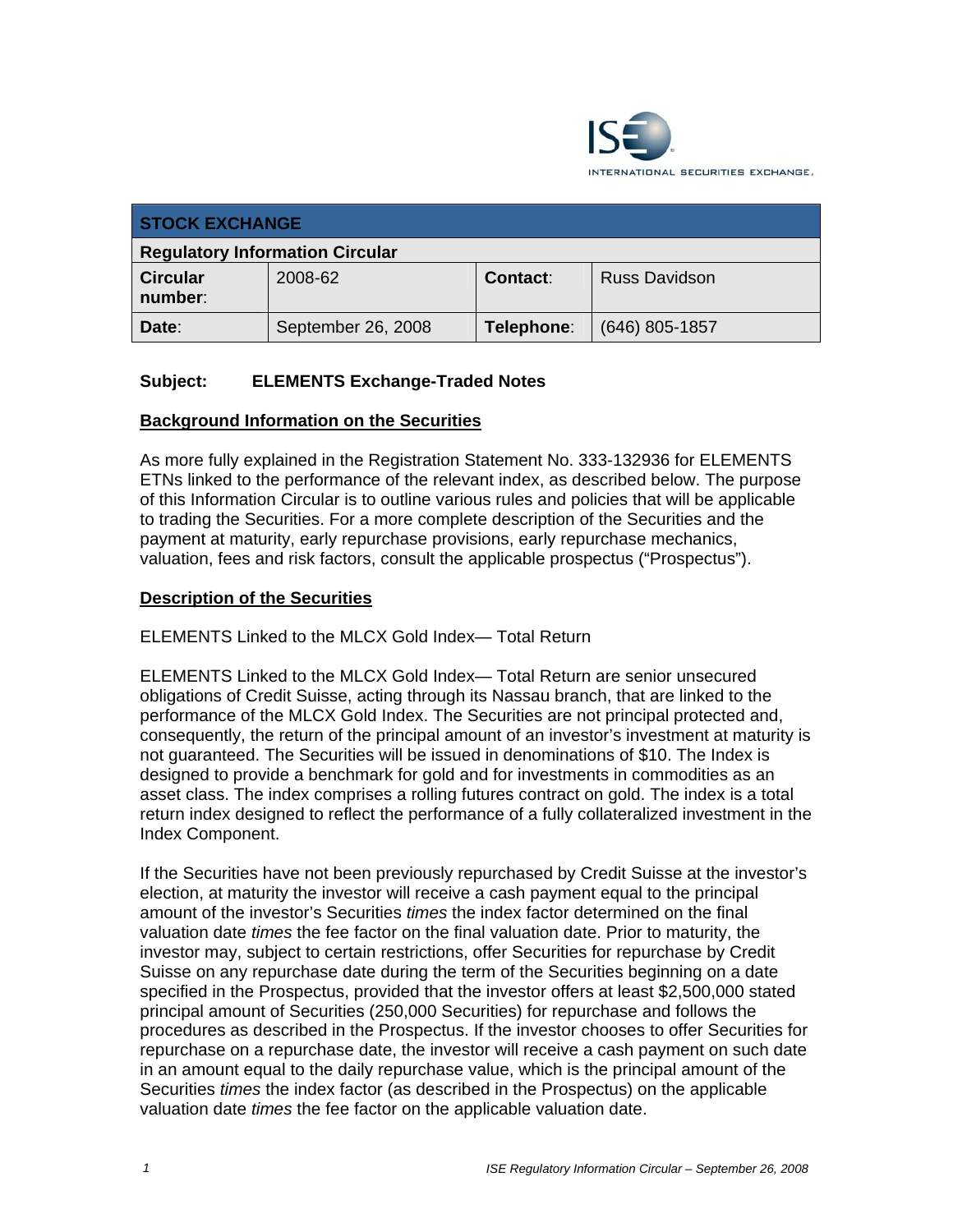ELEMENTS Linked to the MLCX Livestock Index— Total Return

The ELEMENTS Linked to the MLCX Livestock Index— Total Return are senior unsecured obligations of Credit Suisse, acting through its Nassau branch, whose return, if any, is based upon the performance of the MLCX Livestock Index (the "Index"). The Securities are not principal protected and, consequently, the return of the principal amount of an investor's investment at maturity is not guaranteed. The Securities will be issued in denominations of \$10 and integral multiples of \$10. The Index is designed to provide a benchmark for the livestock sector and for investments in commodities as an asset class. The index comprises a rolling futures contract on two physical commodities: live cattle and lean hogs. The index is a total return index designed to reflect the performance of a fully collateralized investment in the Index Component.

At the investor's election, an investor may, subject to certain restrictions, offer Securities for repurchase by Credit Suisse on any business day during the term of the Securities, beginning on a date specified in the Prospectus, provided that the investor offers at least \$2,500,000 stated principal amount of Securities (250,000 Securities) for repurchase and follows the procedures as described in the Prospectus. If the investor chooses to offer Securities for repurchase or they are repurchased at the option of Credit Suisse, the investor will receive a cash payment on the repurchase date in an amount equal to the daily repurchase value, which is the principal amount of the Securities *times* the index factor (as described in the Prospectus) on the applicable valuation date *times* the fee factor on the applicable valuation date.

The maturity date for the above-mentioned ELEMENTS ETNs is April 10, 2023.

## **Indicative Value**

An intraday "Indicative Value" meant to approximate the intrinsic economic value of the Securities will be published for the ETNs, as noted below:

| <b>Exchange-Traded Notes</b>            | <b>Indicative Value</b> |  |
|-----------------------------------------|-------------------------|--|
| <b>ELEMENTS Linked to the MLCX Gold</b> | I GOE.IV                |  |
| Index— Total Return                     |                         |  |
| ELEMENTS Linked to the MLCX             | LSO.IV                  |  |
| Livestock Index-Total Return            |                         |  |

The actual trading price of the ETNs may vary significantly from their Indicative Value.

## **Exchange Rules Applicable to Trading in the Shares**

The Shares are considered equity securities, thus rendering trading in the Shares subject to the Exchange's existing rules governing the trading of equity securities.

## **Trading Hours**

The Shares will trade on ISE between 9:00 a.m. and 4:15 p.m. ET.

Equity EAMs trading the Shares during the Pre-Market Session are exposed to the risk of the lack of the calculation or dissemination of underlying index value or intraday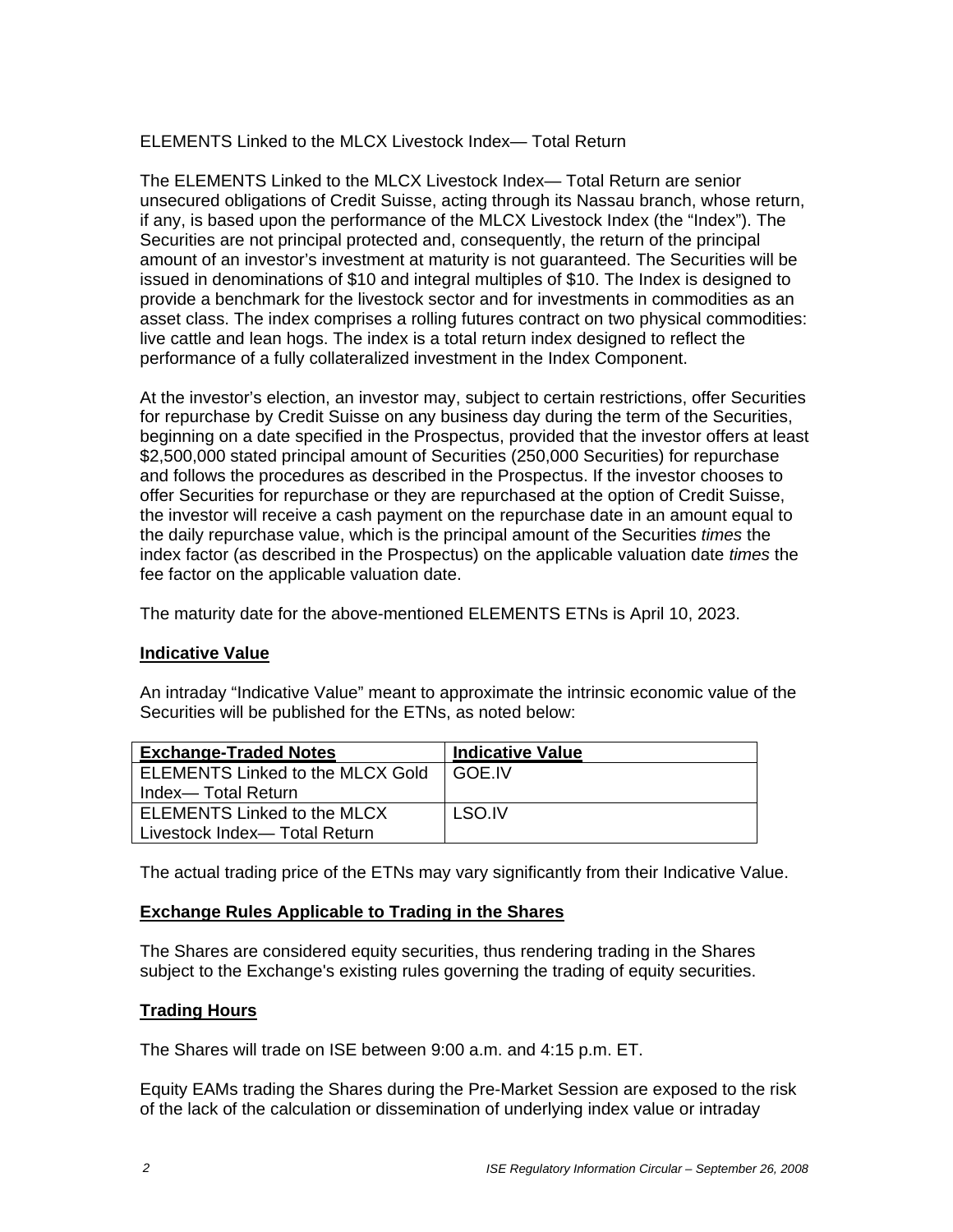indicative value ("IIV"). For certain derivative securities products, an updated underlying index value or IIV may not be calculated or publicly disseminated in the Pre-Market hours. Since the underlying index value and IIV are not calculated or widely disseminated during Pre-Market hours, an investor who is unable to calculate implied values for certain derivative securities products during Pre-Market hours may be at a disadvantage to market professionals.

# **Trading Halts**

ISE will halt trading in the Shares of a Trust in accordance with ISE Rule 2101(a)(2)(iii). The grounds for a halt under this Rule include a halt by the primary market because it stops trading the Shares and/or a halt because dissemination of the IIV or applicable currency spot price has ceased, or a halt for other regulatory reasons. In addition, ISE will stop trading the Shares of a Trust if the primary market de-lists the Shares.

#### **Delivery of a Prospectus**

Pursuant to federal securities laws, investors purchasing Shares must receive a prospectus prior to or concurrently with the confirmation of a transaction. Investors purchasing Shares directly from the Fund (by delivery of the Deposit Amount) must also receive a prospectus.

Prospectuses may be obtained through the Distributor or on the Fund's website. The Prospectus does not contain all of the information set forth in the registration statement (including the exhibits to the registration statement), parts of which have been omitted in accordance with the rules and regulations of the SEC. For further information about the Fund, please refer to the Trust's registration statement.

## **No-Action Relief Under Federal Securities Regulations**

The Securities and Exchange Commission has issued no-action relief from certain provisions of and rules under the Securities Exchange Act of 1934 (the "Exchange Act"), regarding trading in Barclays iPath Exchange Traded Notes (SEC Letter dated July 27, 2006) and Deutsche Bank AG Exchange-Traded Notes (SEC Letter dated October 17, 2007) for securities with structures similar to that of the securities described herein (the "Letters"). As what follows is only a summary of the relief outlined in the Letters, the Exchange also advises interested members to consult the Letters, for more complete information regarding the matters covered therein.

## **Regulation M Exemptions**

Generally, Rules 101 and 102 of Regulation M is an anti-manipulation regulation that, subject to certain exemptions, prohibits a "distribution participant" and the issuer or selling security holder, in connection with a distribution of securities, from bidding for, purchasing, or attempting to induce any person to bid for or purchase, any security which is the subject of a distribution until after the applicable restricted period, except as specifically permitted in Regulation M. The provisions of the Rules apply to underwriters, prospective underwriters, brokers, dealers, and other persons who have agreed to participate or are participating in a distribution of securities, and affiliated purchasers of such persons.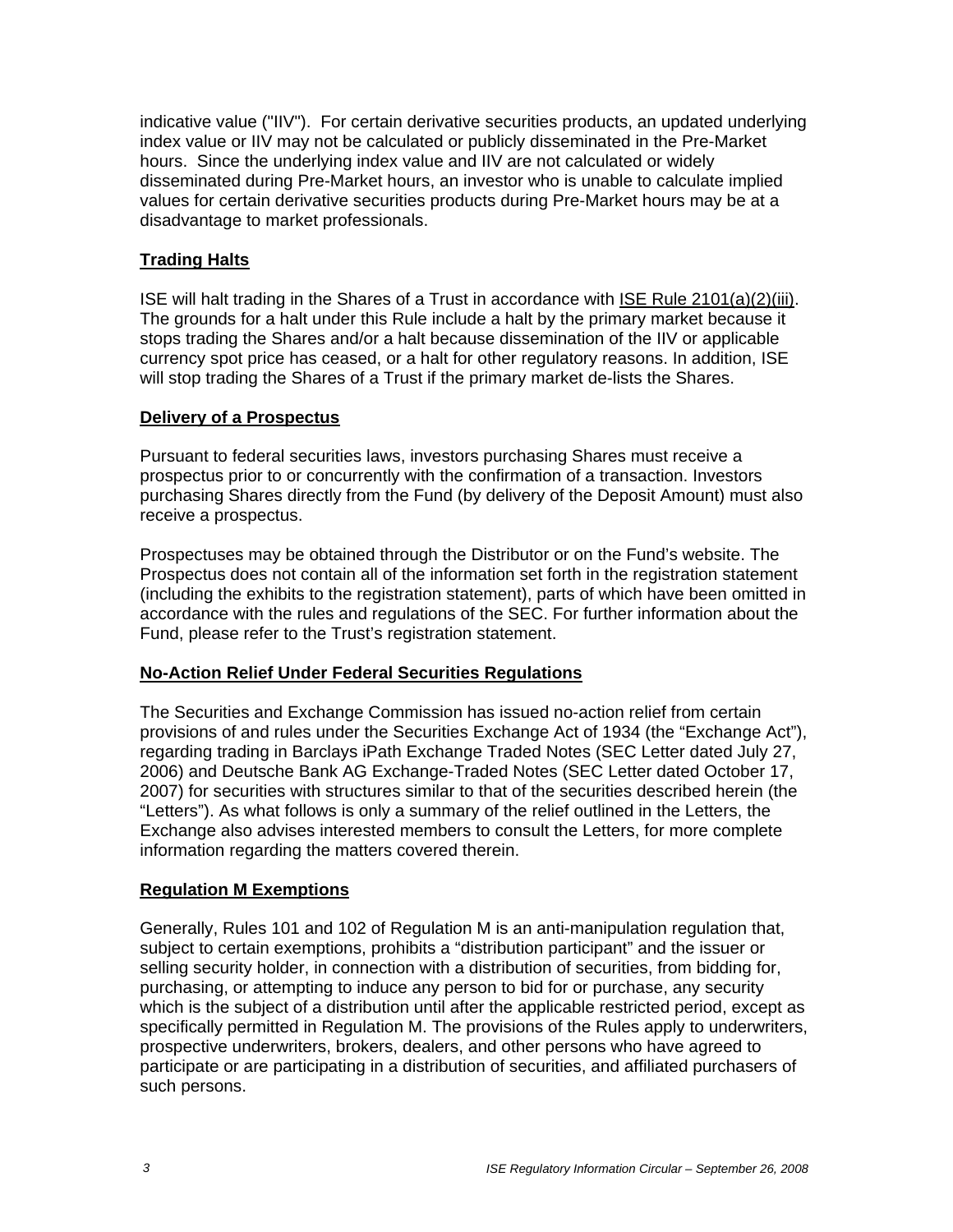The Letters state that the SEC Division of Trading and Markets will not recommend enforcement action under Rule 101 of Regulation M against persons who may be deemed to be participating in a distribution of the notes to bid for or purchase the notes during their participation in such distribution.

Rule 102 of Regulation M prohibits issuers, selling security holders, or any affiliated purchaser of such person from bidding for, purchasing, or attempting to induce any person to bid for or purchase a covered security during the applicable restricted period in connection with a distribution of securities effected by or on behalf of an issuer or selling security holder. Rule 100 of Regulation M defines "distribution" to mean any offering of securities that is distinguished from ordinary trading transactions by the magnitude of the offering and the presence of special selling efforts and selling methods.

The Letters state that the SEC Division of Trading and Markets will not recommend enforcement action under Rule 102 of Regulation M against Barclays and its affiliated purchasers who bid for or purchase or redeem notes during the continuous offering of the notes.

## **Section 11(d)(1) of the Exchange Act; Exchange Act Rule 11d1-2**

Section 11(d)(1) of the Exchange Act generally prohibits a person who is both a broker and a dealer from effecting any transaction in which the broker-dealer extends credit to a customer on any security which was part of a new issue in the distribution of which he or she participated as a member of a selling syndicate or group within thirty days prior to such transaction.

The Letters state that the SEC Division of Trading and Markets will not recommend enforcement action under Section 11(d)(1) of the Exchange Act against broker-dealers who treat the notes, for purposes of Rule 11d1-2, as "securities issued by a registered open-end investment company as defined in the Investment Company Act" and thereby, extend credit or maintain or arrange for the extension or maintenance of credit on the notes that have been owned by the persons to whom credit is provided for more than 30 days, in reliance on the exemption contained in the rule.

#### **This Regulatory Information Bulletin is not a statutory Prospectus. Equity EAMs should consult the Trust's Registration Statement, SAI, Prospectus and the Fund's website for relevant information.**